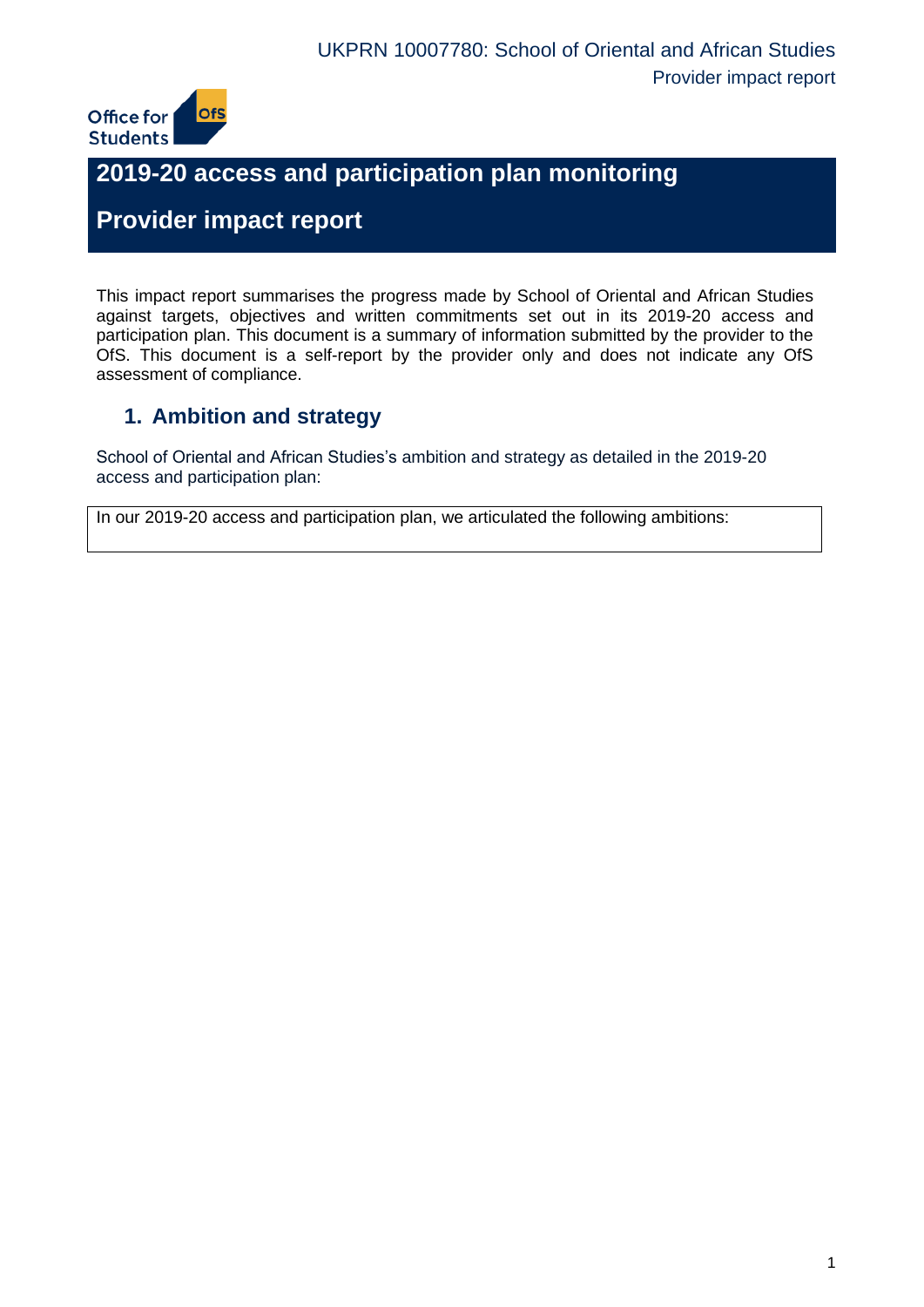1. To recognise and maintain our improving performance in access, whilst also seeking to reduce specific gaps where these exist, and to continue to contribute to sector-wide improvements in access to higher education by students from underrepresented backgrounds

2. To reduce gaps in student success, with those for students from particular ethnicities as the highest priority, as this is where large and persistent gaps exist

3. To continue to deliver our existing commitment to improve the progression outcomes of students from underrepresented backgrounds

4. To increase our evidence base for existing gaps in all three phases of the student lifecycle at SOAS through the means of qualitative and quantitative co-created research, and to continue to use an evidence-led approach of evaluation and reflection to reduce these gaps

We committed to developing a whole-School Access and Participation Strategy to build on progress made to date, and to ensure best practice from across the School and within the sector is reflected upon. The strategy would connect with the SOAS Strategy, as well as other high-level strategies such as learning and teaching, and would bring together various strands of existing activity and practice. The new Access and Participation Strategy would identify specific aims and objectives and associated measures of success, and will play a key role in shaping future Access and Participation Plans. A new evaluation protocol was developed for the team. It makes explicit the connections between our Theory of Change, objectives from the NERUPI framework and the OfS' Standards of Evidence in each activity and gives coherence to the whole programme.

In addition a commitment was made to target our access, student success and progression activities (including financial support) at the most underrepresented students.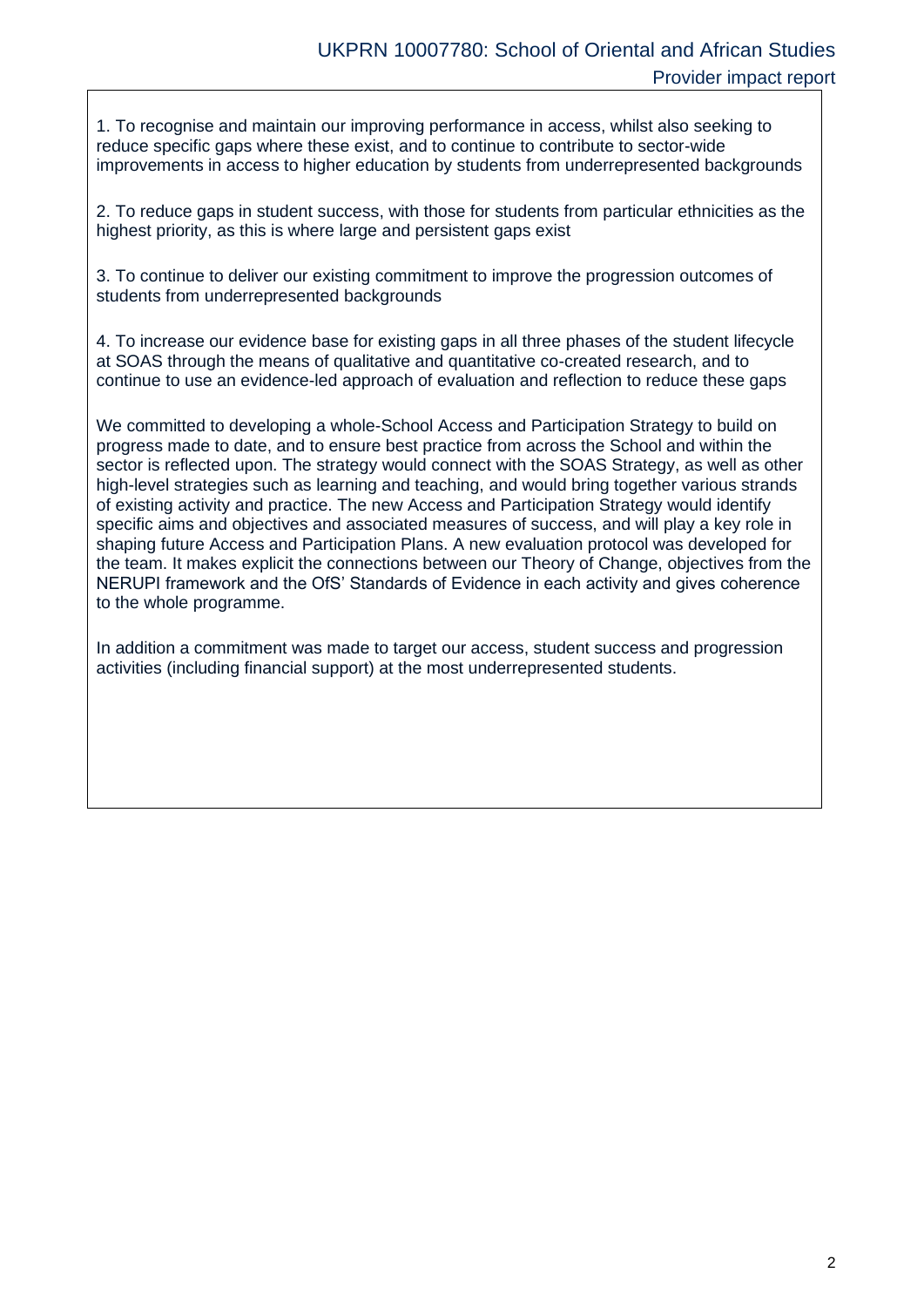## **2. Self-assessment of targets**

The tables that follow provide a self-assessment by School of Oriental and African Studies of progress against the targets approved in its 2019-20 access and participation plan.

Please note the tables contain only a summary of target milestones approved in 2019-20 access and participation plans. Full information can be found in Table 8a - statistical targets and milestones and Table 8b -**Other milestones and targets** of School of Oriental and African Studies's 2019-20 [access and participation plan.](https://www.officeforstudents.org.uk/advice-and-guidance/the-register/search-for-access-and-participation-plans/#/AccessPlans/)

Any optional commentary provided against the targets is given in [Annex B.](#page-11-0)

### <span id="page-2-0"></span>**Statistical targets and milestones**

| Reference<br><b>Number</b><br>(lifecycle)<br>stage) | <b>Description</b>                                                                        | <b>Baseline</b><br>year | <b>Baseline data</b> | 2018-19 milestone | 2019-20 milestone | <b>Units of</b><br>target | <b>Comparison</b><br>year | <b>Actual</b><br>performance<br>in comparison<br>year | <b>Target self-</b><br>assessment |
|-----------------------------------------------------|-------------------------------------------------------------------------------------------|-------------------------|----------------------|-------------------|-------------------|---------------------------|---------------------------|-------------------------------------------------------|-----------------------------------|
| T16a_01<br>(Access)                                 | To increase the proportion of<br>young LPN students from this<br>group to 5.4% by 2019/20 | 2013-14                 | 4%                   | 4.9%              | 5.4%              | Percentage                | 2019-20                   |                                                       | 2.8 No progress                   |
| T16a_02<br>(Access)                                 | To increase the proportion of<br>mature LPN students from this<br>group to 4% by 2019/20  | 2013-14                 | 2.2%                 | 3.5%              | 4%                | Percentage                | 2019-20                   | 0.9                                                   | No progress                       |
| T16a_03<br>(Access)                                 | To increase the proportion of this<br>group to 7% by 2019/20                              | 2013-14                 | 6.3%                 | 6.9%              | 7%                | Percentage                | 2019-20                   | 8.1                                                   | Expected<br>progress              |
| T16a_04<br>(Access)                                 | To maintain the proportion of<br>students from this group by<br>2019/20                   | 2013-14                 | 31%                  | 31%               | 31%               | Percentage                | 2019-20                   | 35                                                    | <b>Expected</b><br>progress       |
| T16a_05<br>(Access)                                 | To maintain the proportion of<br>students from this group by<br>2019/20                   | 2013-14                 | 82%                  | 82%               | 82%               | Percentage                | 2019-20                   | 85.3                                                  | Expected<br>progress              |
| T16a_06<br>(Student<br>success)                     | To reduce the non-continuation<br>rate of young students to 5% by<br>2019/20              | 2012-13                 | 6.4%                 | 5.5%              | 5%                | Percentage                | 2017-18                   | 8.8                                                   | <b>Expected</b><br>progress       |
| T16a_07<br>(Student<br>success)                     | To reduce the non-continuation<br>rate of mature students to 15% by<br>2019/20            | 2012-13                 | 20.6%                | 16%               | 15%               | Percentage                | 2017-18                   | 15.6                                                  | Expected<br>progress              |
| T16a_08<br>(Student<br>success)                     | To reduce the non-continuation<br>rate of the overall population to 7%<br>by 2019/20      | 2012-13                 | 9.7%                 | 8%                | 7%                | Percentage                | 2017-18                   |                                                       | 10 No progress                    |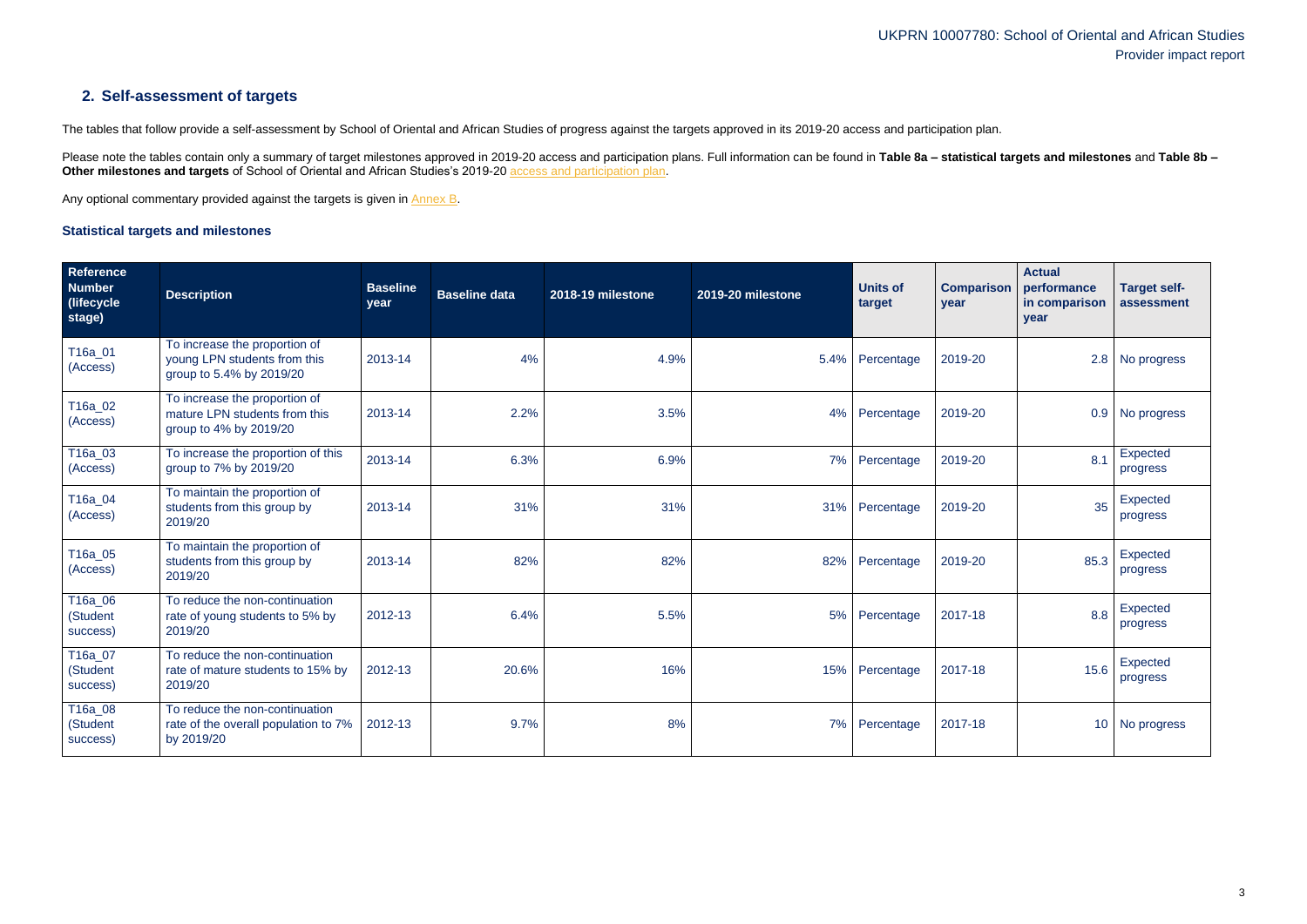# **Other milestones and targets**

| <b>Reference</b><br><b>Number</b><br>(lifecycle)<br>stage) | <b>Description</b>                                                                                                      | <b>Baseline</b><br>year | <b>Baseline data</b> | 2018-19 milestone | 2019-20 milestone        | <b>Units of</b><br>target | <b>Comparison</b><br>year | <b>Actual</b><br>performance<br>in comparison<br>year | <b>Target self-</b><br>assessment |
|------------------------------------------------------------|-------------------------------------------------------------------------------------------------------------------------|-------------------------|----------------------|-------------------|--------------------------|---------------------------|---------------------------|-------------------------------------------------------|-----------------------------------|
| T16b_01<br>(Access)                                        | To increase the number of school<br>and FE college students engaged<br>in extended programmes to 100 by<br>2019/20      | 2012-13                 | 60 students          | 90 students       | 100 students   Headcount |                           | 2019-20                   | 34                                                    | No progress                       |
| T16b_02<br>(Access)                                        | To increase the number of<br>students attending subject-based<br>summer schools                                         | 2012-13                 | 160 students         | 180 students      | 200 students             | Headcount                 | 2019-20                   | 175                                                   | Limited<br>progress               |
| T16b_03<br>(Access)                                        | To increase the proportion of<br>outreach attendees who apply to<br>SOAS to 35% by 2019/20                              | 2012-13                 | 25%                  | 33%               | 35%                      | Percentage                | 2019-20                   |                                                       | 20.4 No progress                  |
| T16b_04<br>(Access)                                        | To increase the conversion rate of<br>outreach attendees who gain a<br>place at SOAS to 35% by 2019/20                  | 2012-13                 | 25%                  | 32%               | 35%                      | Percentage                | 2019-20                   | 35.7                                                  | <b>Expected</b><br>progress       |
| T16b_05<br>(Progression)                                   | To increase the number of mature<br>students attending the Bridging<br>Course to 75 by 2019/20                          | 2012-13                 | 44 students          | 65 students       | 75 students   Headcount  |                           | 2019-20                   |                                                       | 30 No progress                    |
| T16b_06<br>(Progression)                                   | To increase the number of first<br>generation students attending the<br>Bridging Course to 60 by 2019/20                | 2012-13                 | 34 students          | 55 students       | 60 students   Headcount  |                           | 2019-20                   | 35                                                    | No progress                       |
| T16b_07<br>(Progression)                                   | To increase the progression rate of<br>mature Bridging Course attendees<br>into year two to 80% by 2019/20              | 2012-13                 | 72.7%                | 77%               | 80%                      | Percentage                | 2019-20                   | 92                                                    | Expected<br>progress              |
| T16b_08<br>(Progression)                                   | To increase the progression rate of<br>first generation Bridging Course<br>attendees into year two to 85% by<br>2019/20 | 2012-13                 | 79.4%                | 84%               | 85%                      | Percentage                | 2019-20                   | 86                                                    | <b>Expected</b><br>progress       |
| T16b_09<br>(Access)                                        | To increase the number of<br>students engaged in activities that<br>raise attainment                                    | 2018-19                 | $\mathbf 0$          | 60 students       | 75 students   Headcount  |                           | 2019-20                   | 257                                                   | Expected<br>progress              |
| T16b_10<br>(Access)                                        | To see 40 learners from POLAR3<br>Quintile 1 progress to HE                                                             | 2018-19                 | $\overline{0}$       | 30                |                          | 40 Headcount              | 2019-20                   | 25                                                    | No progress                       |
| T16b_11<br>(Success)                                       | To reduce the Black attainment<br>gap for first class honours degrees<br>to 10%                                         | 2015-16                 | 30%                  | 26%               |                          | 22% Percentage            | 2019-20                   | 11.2                                                  | Expected<br>progress              |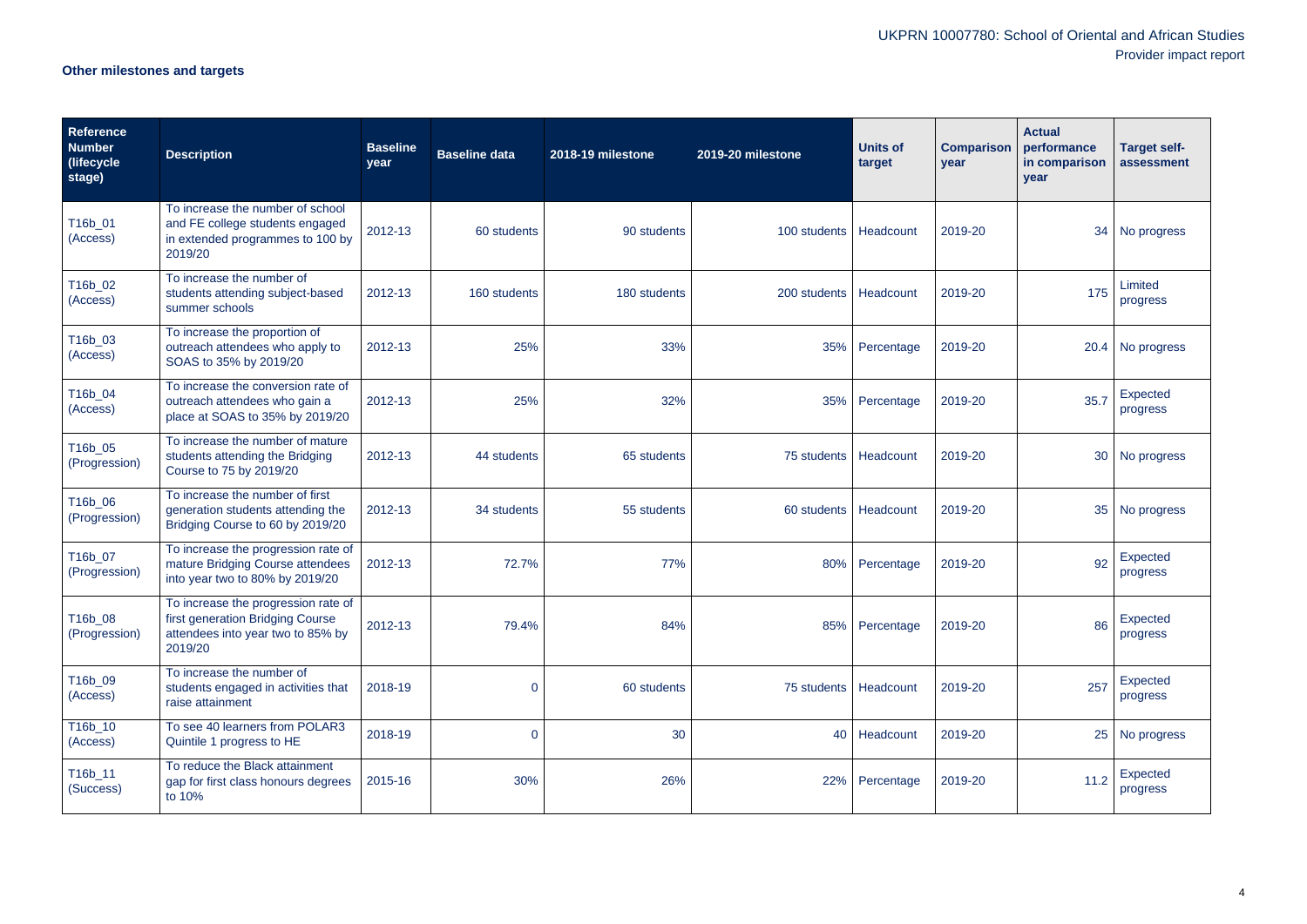| T16b_12<br>(Access) | To increase the number of<br>strategic partnerships we have with 2017-18<br>schools to 10 by 2022-23 |  |  |  |  | Other | 2019-20 | 20 |
|---------------------|------------------------------------------------------------------------------------------------------|--|--|--|--|-------|---------|----|
|---------------------|------------------------------------------------------------------------------------------------------|--|--|--|--|-------|---------|----|

| Expected<br>progress<br>20 |  |
|----------------------------|--|
|----------------------------|--|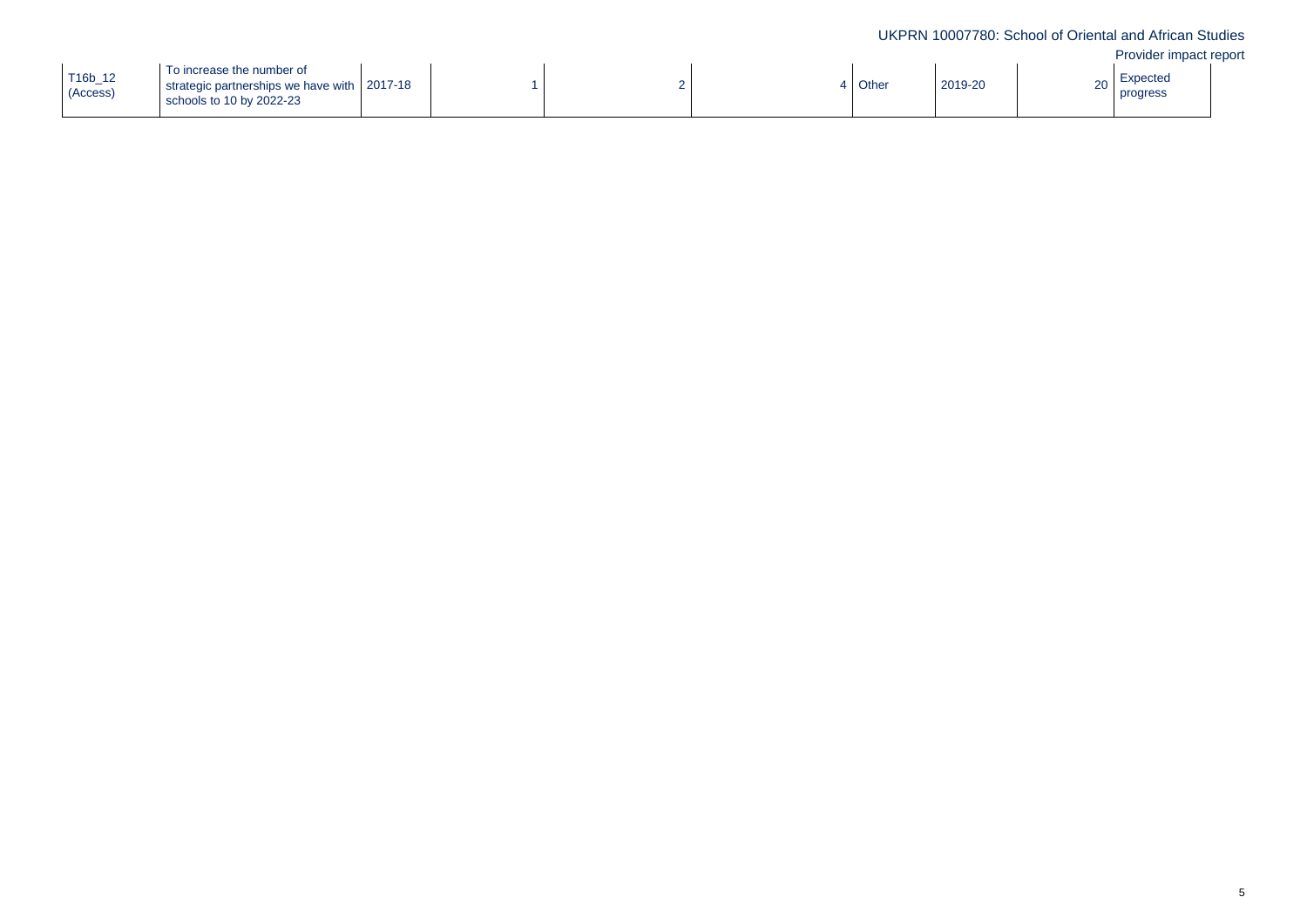### **3. Investment commitments**

### **3.1. Access and participation investment for the last audited year**

Please note that some differences in predicted vs actual spend may be due to reporting differences between academic and financial years.

| <b>Financial year</b>    |                     |                    |                  |
|--------------------------|---------------------|--------------------|------------------|
|                          | Predicted spend (£) | Actual spend $(E)$ | Difference (ppt) |
| Access investment        | £436,810.00         | £335,000.00        | $-23%$           |
| <b>Financial Support</b> | £896,518.00         | £1,530,000.00      | 71%              |

## **4. Action plan**

Where progress was less than expected School of Oriental and African Studies has made the following commitments to increase the rate of progress against their targets.

| <b>Reference</b><br><b>Number</b> | Steps that will be taken in the future to make expected progress against<br>target                                                                                                                                           |
|-----------------------------------|------------------------------------------------------------------------------------------------------------------------------------------------------------------------------------------------------------------------------|
| T16a_01                           | We will continue to deliver on the measures outlined previously. We have<br>committed to conducting focus groups with students from this group.                                                                              |
| T16a_02                           | Whilst this target does not feature in our APP 2020-25, we will continue to work<br>extensively with community groups and FE colleges as part of our work in<br>improving access for mature students.                        |
| T16a_08                           | We have established leading indicators in non-continuation and have developed<br>targeted work with academic departments in reducing gaps in non-completion at<br>module level.                                              |
| T16b 01                           | We have redesigned our activities to ensure, where possible, participants have<br>multi-engagements with attainment-raising programmes. This target will no<br>longer be applicable in 2020-21 onwards                       |
| T16b_02                           | We have increased substantially the number and range of summer schools on<br>offer in 2020/21 to engage greater numbers of participants. This target will no<br>longer be applicable in 2020-21 onwards.                     |
| T16b_03                           | We are working to make our contextual approach to Admissions clearer to<br>applicants so that they are more informed when they make their decision to<br>apply. This target will no longer be applicable in 2020-21 onwards. |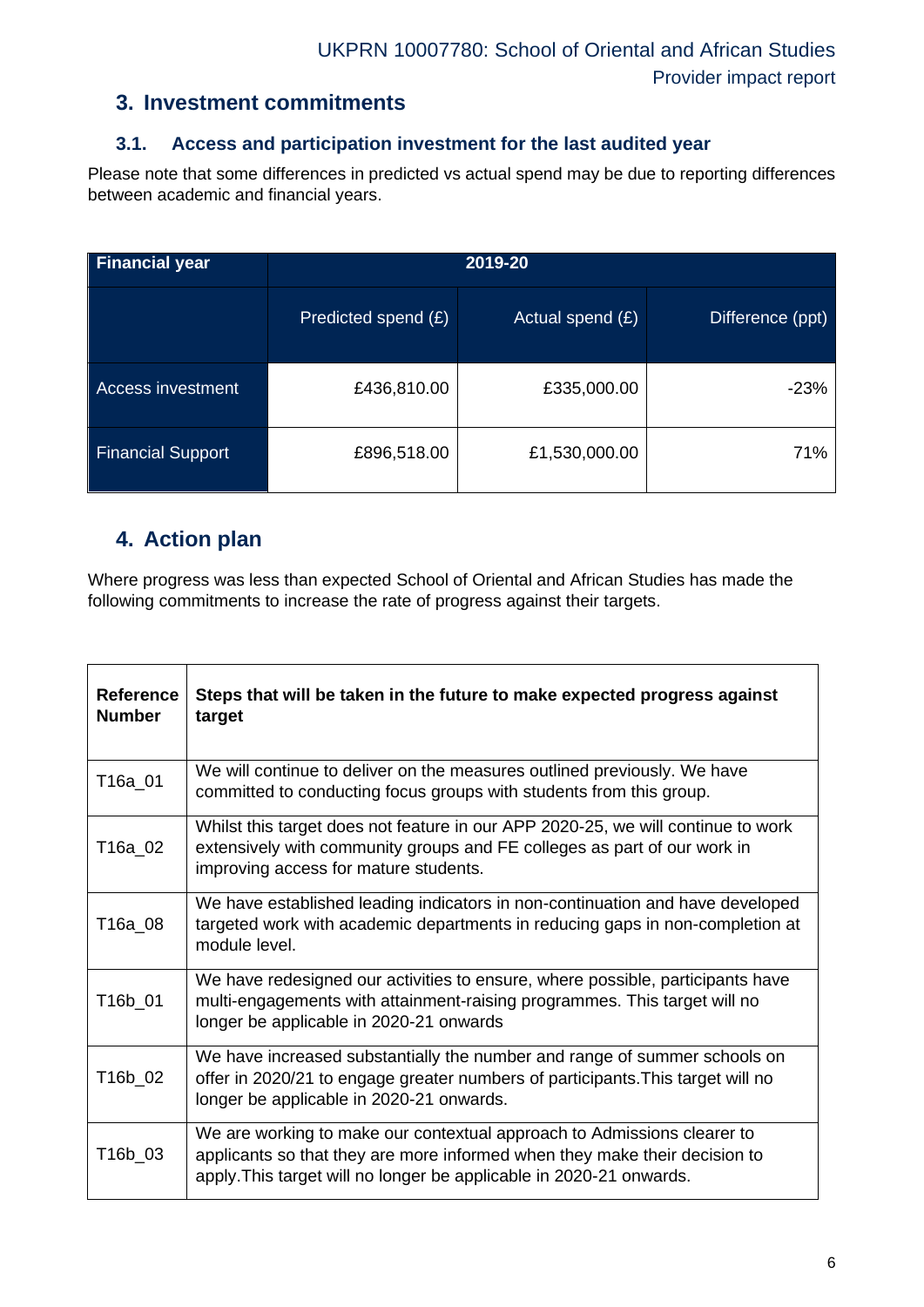## UKPRN 10007780: School of Oriental and African Studies

## Provider impact report

| T16b_05 | Issues with regards to staff turnover resorted in difficulties with comms affecting<br>attendance numbers, although there was an increase the following year,<br>progress was still haltered by the pandemic and late move to online provisions.<br>The learnings from this academic year have been incorporated into<br>developments for 2020-21 onwards. |
|---------|------------------------------------------------------------------------------------------------------------------------------------------------------------------------------------------------------------------------------------------------------------------------------------------------------------------------------------------------------------|
| T16b_06 | The programmes for these courses have been further developed to ensure<br>higher levels of engagement with offer holders.                                                                                                                                                                                                                                  |
| T16b 10 | We will continue to deliver on the measures outlined previously. We have<br>committed to conducting focus groups with students from this group. In addition<br>recent analysis shows the gap in access for this group closing.                                                                                                                             |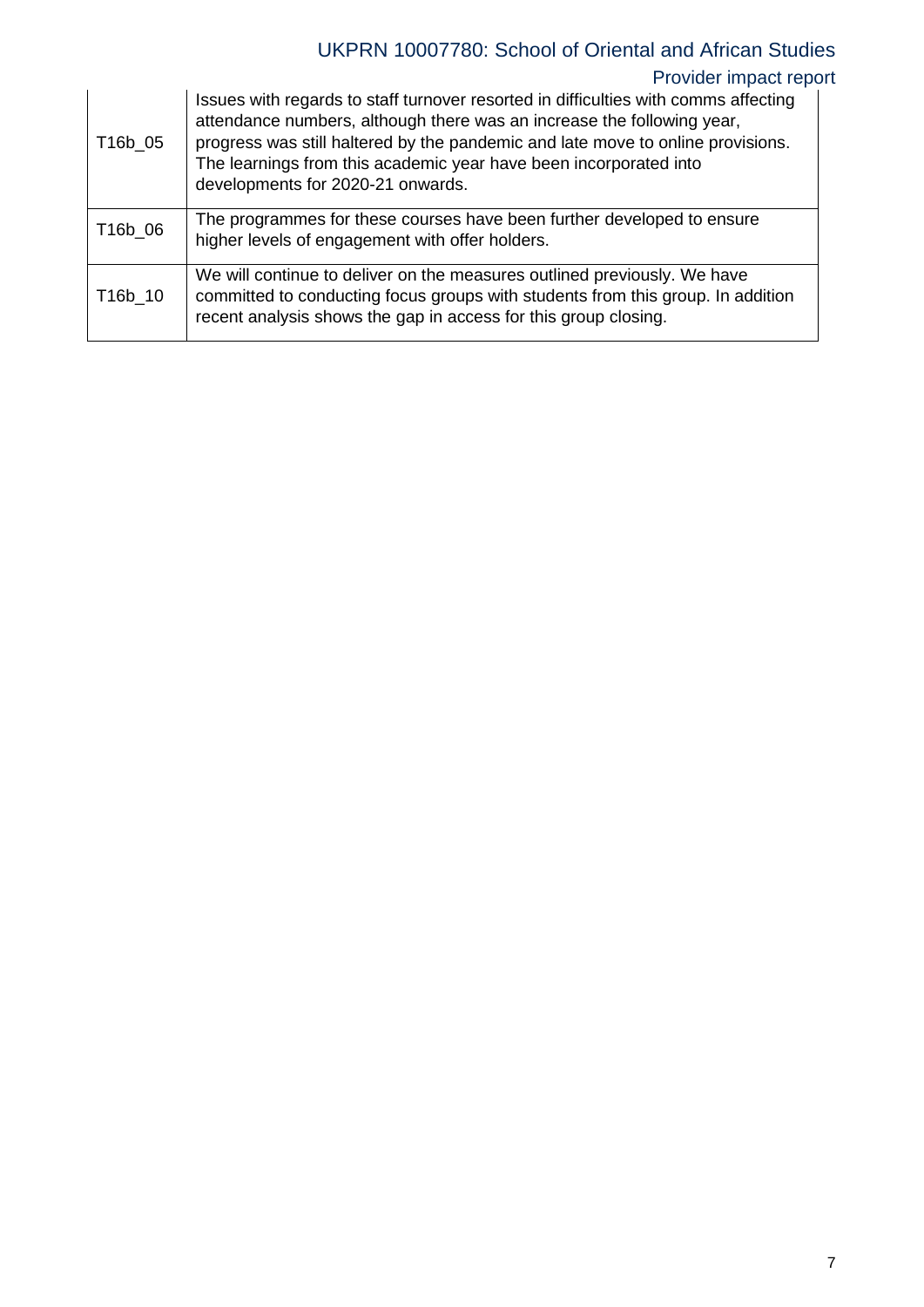## **5. Confirmation**

School of Oriental and African Studies confirms that:

| Student engagement                                                                                                                                                                                                                                               |  |  |  |  |
|------------------------------------------------------------------------------------------------------------------------------------------------------------------------------------------------------------------------------------------------------------------|--|--|--|--|
| Have you worked with your students to help them complete the access and participation plan<br>monitoring student submission?                                                                                                                                     |  |  |  |  |
| Yes                                                                                                                                                                                                                                                              |  |  |  |  |
| Have you engaged with your student body in the design, evaluation, and monitoring of the plan?                                                                                                                                                                   |  |  |  |  |
| Yes                                                                                                                                                                                                                                                              |  |  |  |  |
| Verification and sign off                                                                                                                                                                                                                                        |  |  |  |  |
| School of Oriental and African Studies has confirmed that the information included in this impact<br>report is accurate, that it has been compiled in line with OfS guidance, and that it is being<br>submitted on behalf of the governing body of the provider. |  |  |  |  |
| Yes                                                                                                                                                                                                                                                              |  |  |  |  |
| Accountable officer sign off                                                                                                                                                                                                                                     |  |  |  |  |
| <b>Professor Claire Ozanne</b><br>Name                                                                                                                                                                                                                           |  |  |  |  |
| <b>Position</b><br>Interim Director                                                                                                                                                                                                                              |  |  |  |  |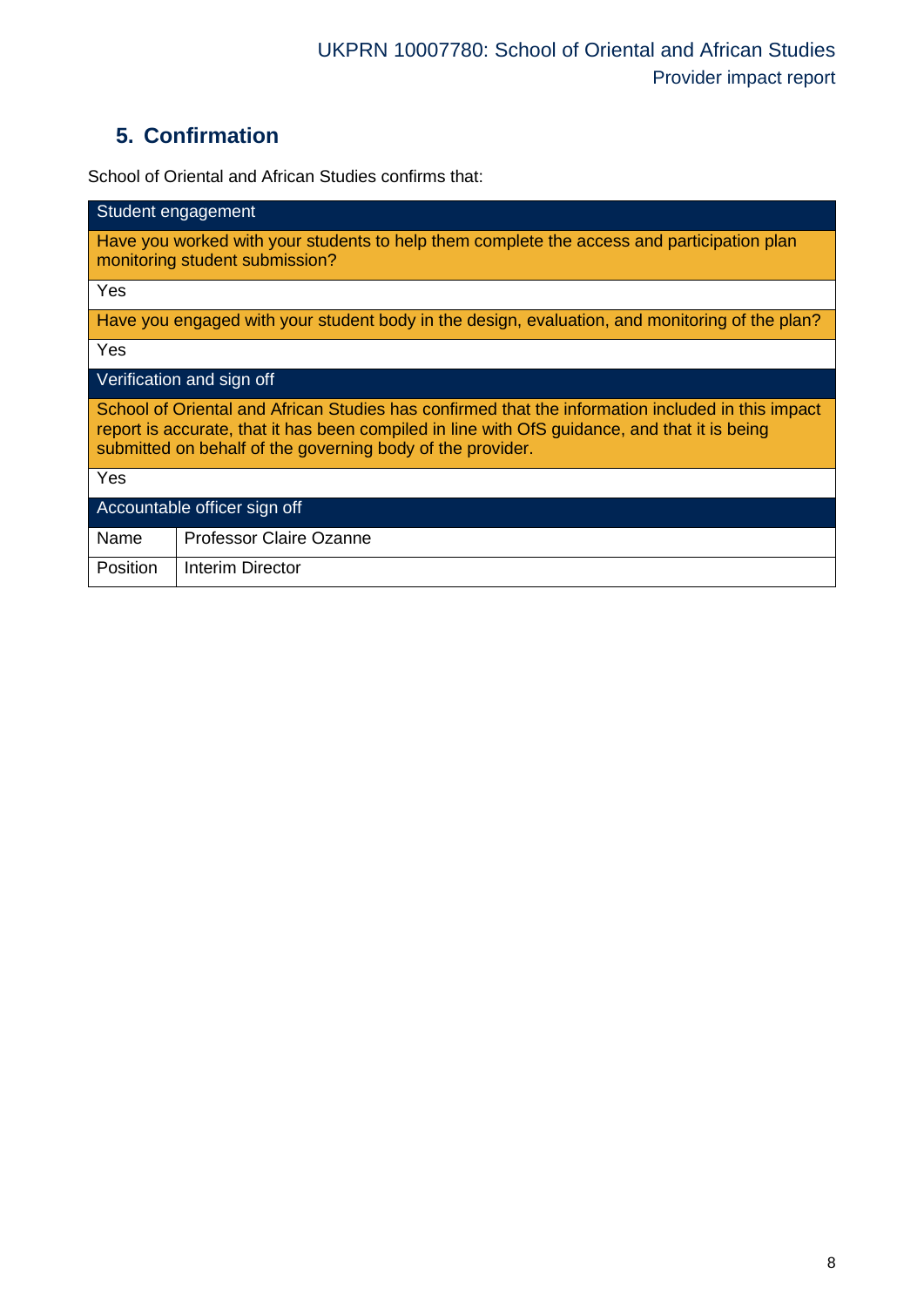### **Annex A: Commentary on progress against targets**

School of Oriental and African Studies's commentary where progress against targets was less than expected.

#### **Target reference number: T16a\_01**

How have you met the commitments in your plan related to this target?

No

Have you taken any additional steps other than that detailed in the plan to reach the selected milestone?

Yes. We have invested in partnerships with schools outside London in areas of low HE participation. We continue to target students from this group in all activities.

**Target reference number: T16a\_02**

How have you met the commitments in your plan related to this target?

No

Have you taken any additional steps other than that detailed in the plan to reach the selected milestone?

We established new relationships with community groups and FE colleges to improve access from this group.

### **Target reference number: T16a\_08**

How have you met the commitments in your plan related to this target?

No

Have you taken any additional steps other than that detailed in the plan to reach the selected milestone?

We continue to place significant efforts in to understanding and responding to the causes of non-continuation. This has focused on the analysis of data and developing leading indicators in this area.

### **Target reference number: T16b\_01**

How have you met the commitments in your plan related to this target?

No

Have you taken any additional steps other than that detailed in the plan to reach the selected milestone?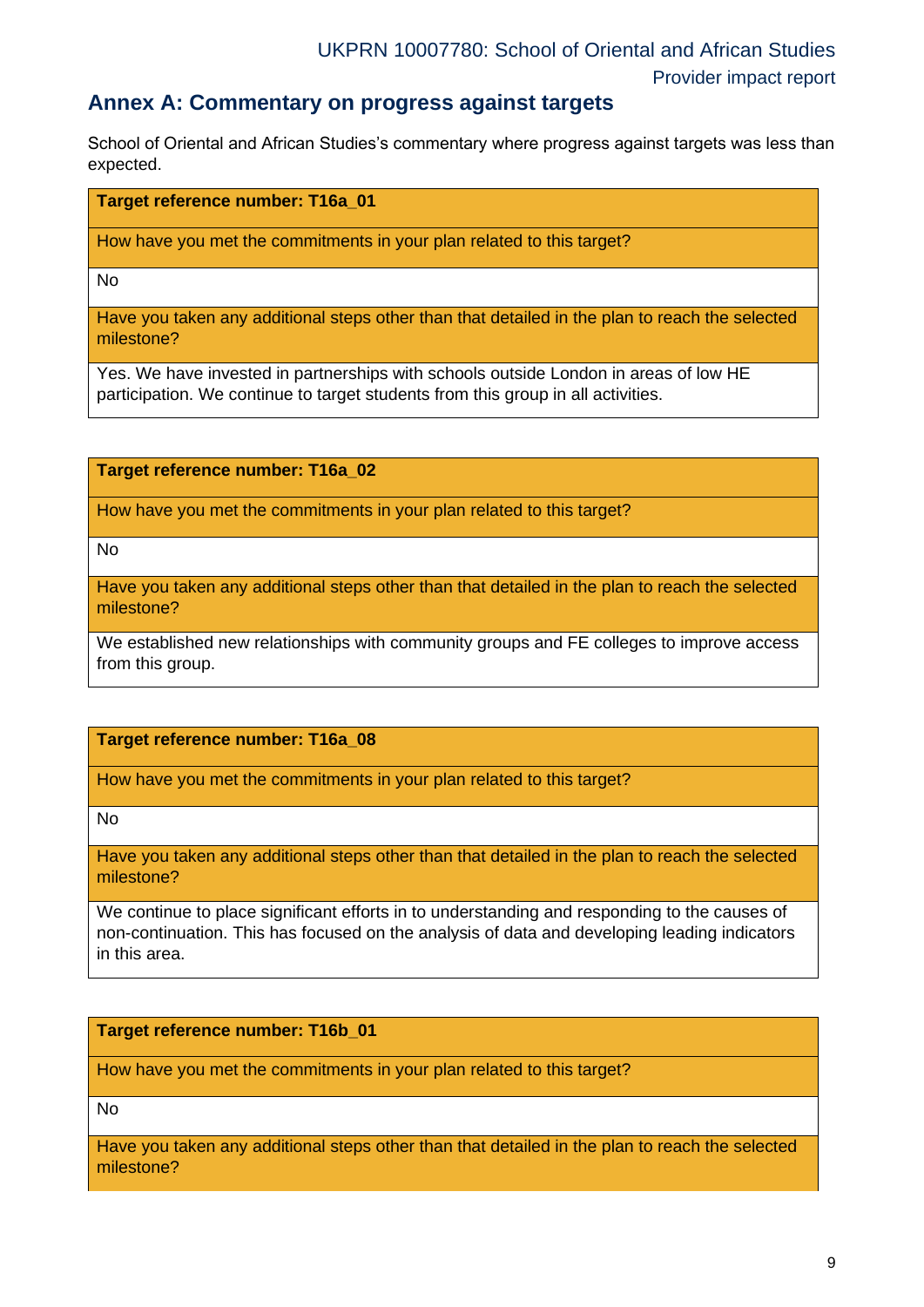Impact evaluation results led us to stop the long-term programme which provided the majority of the headcount in the baseline year; evaluation suggested that greater impact could be had from focussing on summer schools and school partnerships as alternatives. Stopping this programme has meant that we haven't met the headcount milestone in 2019/20 though we continue to pilot innovative long-term programmes alongside our summer school offer.

#### **Target reference number: T16b\_02**

How have you met the commitments in your plan related to this target?

No

Have you taken any additional steps other than that detailed in the plan to reach the selected milestone?

We moved our entire summer school offer online in 2019/20 so that we could continue engaging with participants in this high impact way

### **Target reference number: T16b\_03**

How have you met the commitments in your plan related to this target?

No

Have you taken any additional steps other than that detailed in the plan to reach the selected milestone?

We have continued to refine our approach to contextual offers, as well as in our recruitment and selection of participants in our outreach activities.

### **Target reference number: T16b\_05**

How have you met the commitments in your plan related to this target?

Yes

Have you taken any additional steps other than that detailed in the plan to reach the selected milestone?

Earlier and more frequent communications - this has already resulted in an increase for year 2002/21.

### **Target reference number: T16b\_06**

How have you met the commitments in your plan related to this target?

Yes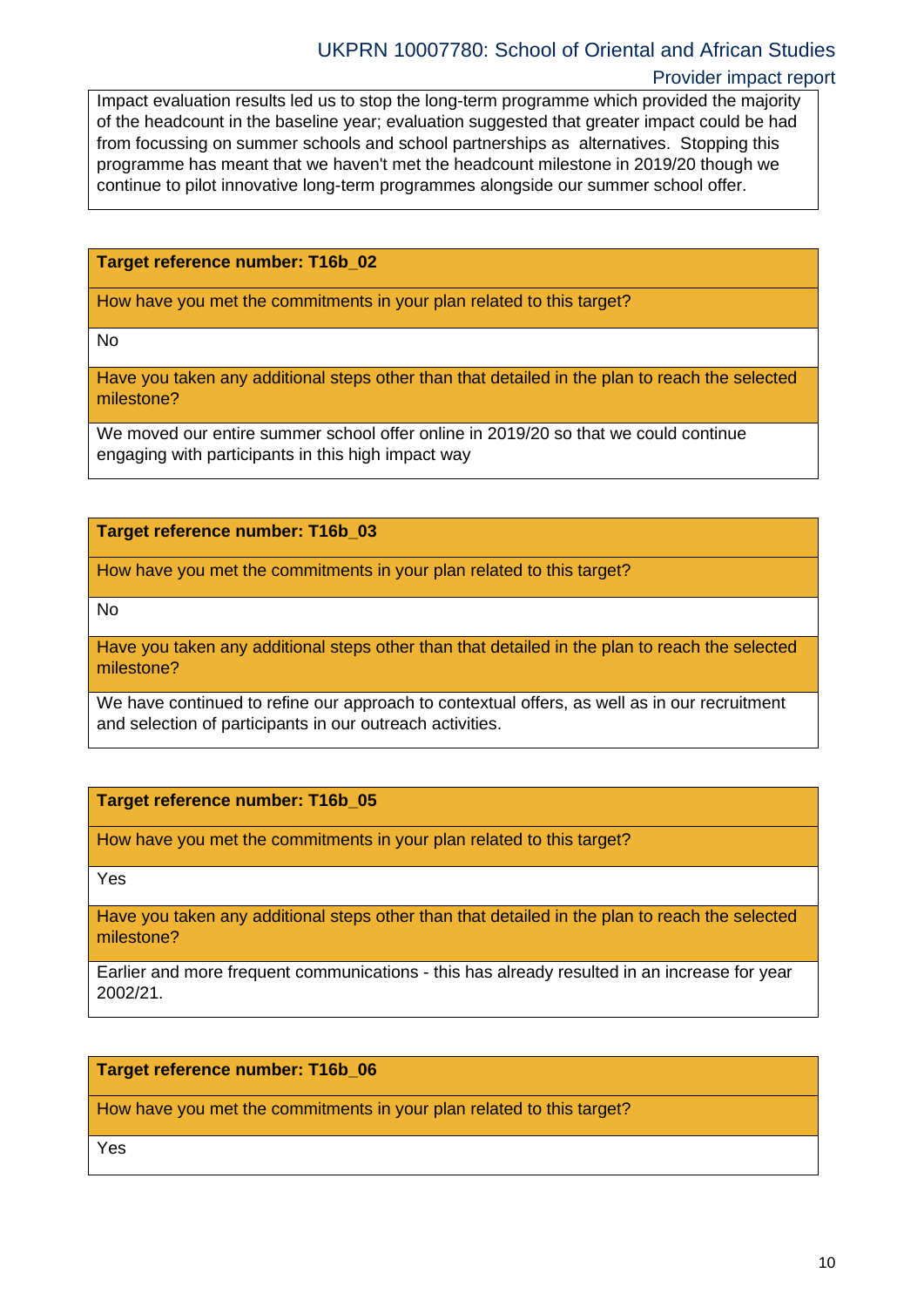### UKPRN 10007780: School of Oriental and African Studies

Provider impact report

Have you taken any additional steps other than that detailed in the plan to reach the selected milestone?

Earlier and more frequent communications - this has already resulted in an increase for year 2002/21.

### **Target reference number: T16b\_10**

How have you met the commitments in your plan related to this target?

No

Have you taken any additional steps other than that detailed in the plan to reach the selected milestone?

Yes. We have invested in partnerships with schools outside London in areas of low HE participation. We continue to target students from this group in all activities.